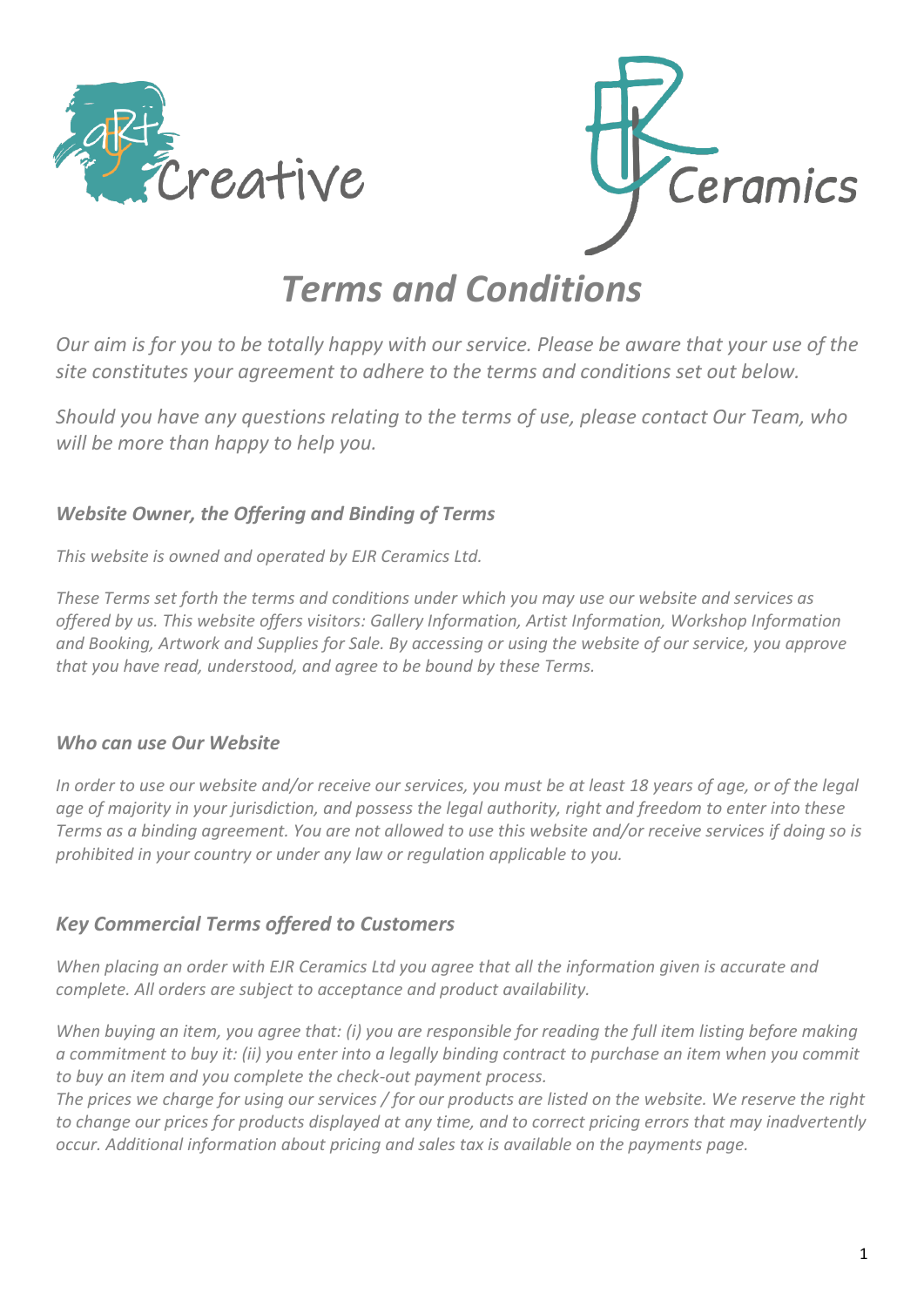## *Payment and Prices*

*We accept Payment with PayPal, Debit and Credit Card and EJaRt Creative Vouchers. (Specific Terms and Conditions apply to the use of the vouchers. Please refer to the specific section for full details.)*

*Credit/Debit card payments are processed through a secure payment page and your card details and information are not made known to EJR Ceramics Ltd.*

*PayPal uses the latest in data encryption and anti-fraud technology to help keep your information secure, reducing the risk of inline fraud. You will be redirected to the PayPal website for payment of your order.*

*All credit/debit card holders are subject to validation checks and authorisation by the card holder. If the issuer of your payment card refuses to or does not for any reason authorise payment to us we will not be liable for any delay or non-delivery. Your credit/debit card will be charged for the full amount of your order at point of order confirmation. If any items on your order can not be fulfilled we will contact you as soon as possible, within 28 days, via the email or phone number you have provided to discuss refunding the outstanding order or your acceptance to wait for further stock.*

*All prices are in Pounds Sterling (£) and include VAT at the current rate where applicable.*

*Due to Sales across the world we must keep our prices consistent. This means that we are not able to remove VAT from orders delivered to VAT free countries.*

*If you prefer not to make your payment online, alternatively you can call us to place your order over the telephone: 01473 735007*

# *Delivery and Carriage*

*Our policy is to process and dispatch goods as soon as possible.*

*Delivery costs vary.*

*A carriage charge will be added to your order during the checkout process and is dependent on the weight of your order.*

*Orders placed for delivery outside the UK may be subject to import duties and taxes which are levied when the delivery reaches the specified destination.* 

*Overseas Deliveries: Orders from overseas customers are always welcome.*

*We do not include the delivery charge at checkout for Overseas.*

*To reserve your products and receive a quote for delivery to your address please proceed through the checkout and select Overseas Delivery. You will be advised of the delivery cost in a separate email and if you wish to proceed, we will request the additional payment. If you do not wish to proceed, we will refund your initial payment.*

*Please note: Orders are not dispatched until we have received your confirmation and completed payment.*

*The customer will be responsible for payment of any such import duties or taxes. EJR Ceramics Ltd has no control over these charges and cannot predict their amount. Please contact your local customs office for further information.*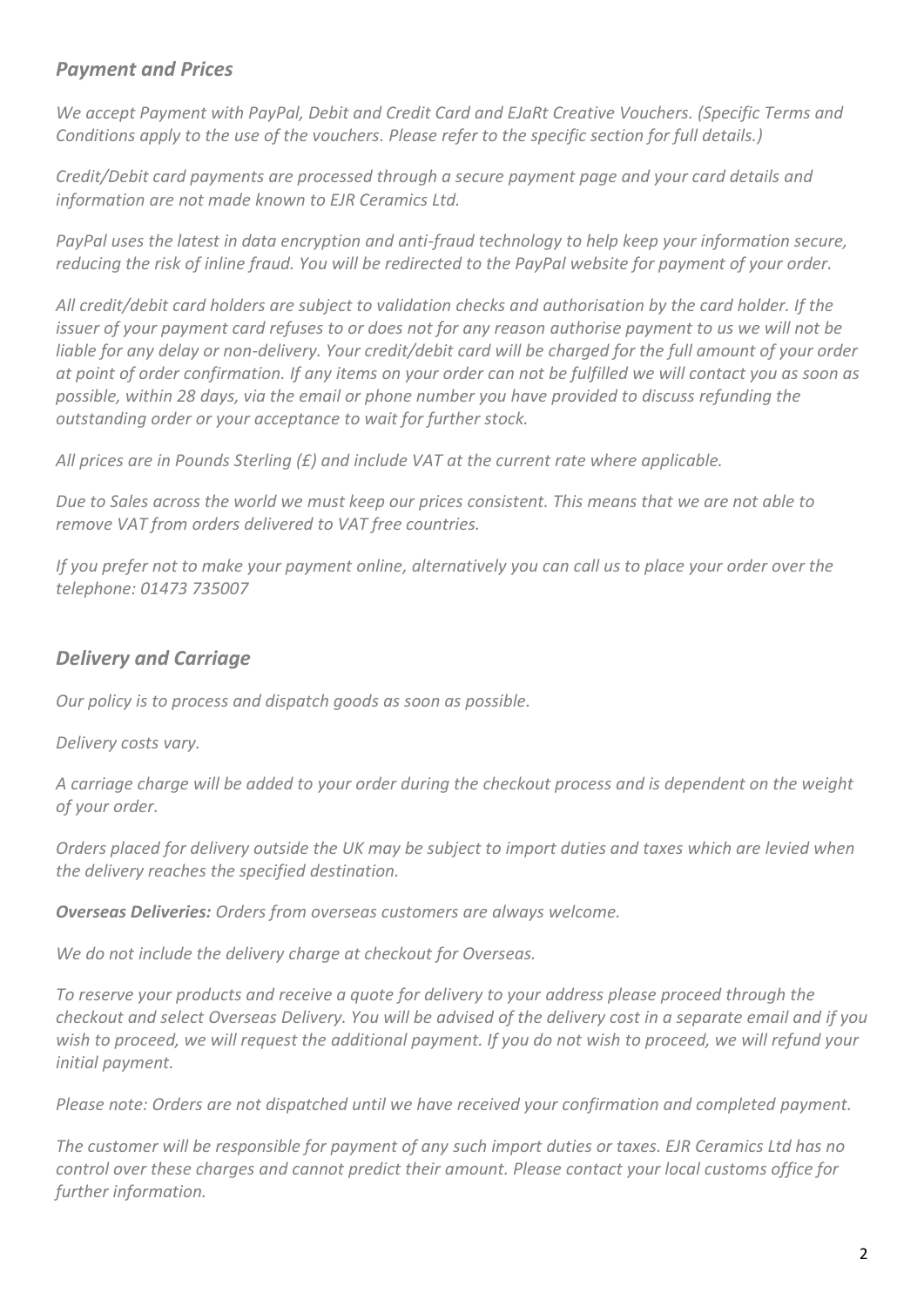## *Vouchers*

*Vouchers are valid for 12 months from the date of issue.*

*Each Voucher has a unique code.*

*Vouchers ordered online will be sent via 1st Class Post and separately to any other items ordered. If for some reason your Voucher does not arrive, it will be cancelled and void, and a new voucher will be issued.*

*Vouchers can be provided in denominations of £5, £10 or £25.*

*Vouchers can be used to purchase items and workshops from EJaRt Creative Online (www.ejartcreative.co.uk) or In-Store at Our Gallery in Hasketon, Suffolk.*

*They can be used as full or part payment of an order. If the value of the order exceeds the voucher then the remainder can be paid with PayPal/Credit/Debit card. If the voucher value exceeds the value of the purchase, no refund will be given.*

*Vouchers cannot be used to purchase other Vouchers.*

*Vouchers cannot be refunded.*

*Vouchers cannot be exchanged for cash.*

*EJR Ceramics Ltd cannot be held responsible for the unauthorised use of a Voucher where the Voucher Code has been knowingly/unknowingly disclosed to a third party.*

*If a product purchased with a Voucher is returned, you will receive a new Voucher for the value used.*

*Vouchers remain the property of EJR Ceramics Ltd who has the sole right to cancel a Voucher if deemed necessary.*

## *Product Information*

*We have made every effort to display as accurately as possible the colours of our products, however the actual colour you see will depend on the resolution of your computer. We cannot guarantee that the colour texture or detail of the product will be accurate to that displayed by your own computer.*

*All dimensions and sizes are approximate.*

*We reserve the right to amend or improve the specification without notice.*

*All works of Art are unique and therefore may differ slightly from the images shown.*

*Paper colour/texture, Paint colour etc may vary from batch to batch due to manufacturing methods. We recommend that you purchase more than sufficient supplies if you are working on a particular project.*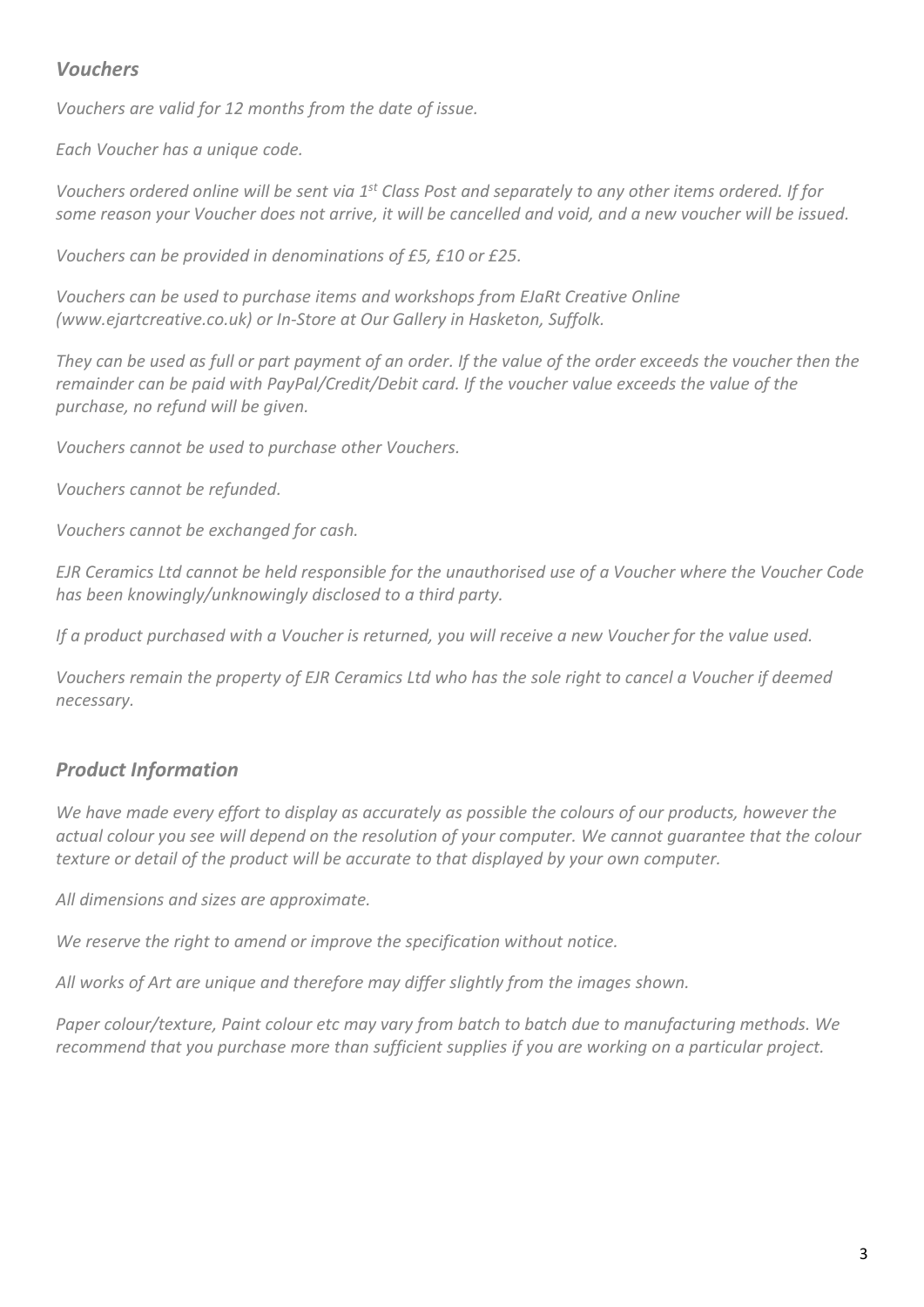## *Returns and Refunds*

*For any undamaged product, please contact us in writing with your order number and details of the goods you would like to return, within 14 days of the date you receive the product, and we will exchange it or offer a refund based upon the original payment method.* 

*The goods must be returned, undamaged and capable for re-sale at the full price, with its included accessories and packaging, along with the original receipt (or gift receipt).*

*No returned goods will be accepted unless accompanied by a returns authorisation number issued by the company.*

*In addition, please note the following: (i) Products can be returned only in the country in which they were originally purchased (ii) The following items are excluded from Returns and Refunds : Gift Vouchers, Personalised Items and Commissions.*

*If you wish to cancel your order it is your responsibility to inform us of this within the cancellation period. You can do this by emailing us at [ejrceramics@btinternet.com.](mailto:ejrceramics@btinternet.com) Please include full product details and the order number when cancelling.*

*It is your responsibility to return the goods back to us and you are also responsible for the cost associated with returning the goods.*

## *Damaged/Faulty/Missing Goods*

*When we receive a valid warranty claim for a product purchased from us, we will either repair the relevant defect or replace the product. If we are unable to repair or replace the product within a reasonable time, the customer will be entitled to a full refund upon the prompt return of the product to us. We will pay for shipment of repaired or replaced products to the customer and the customer will be responsible for return shipment of the product to us.*

*You must inform us of any damage or fault with your item via emai[l ejrceramics@btinternet.com,](mailto:ejrceramics@btinternet.com) within 3 days of receiving your goods. You must include date of delivery and specific damage and provide photographic evidence of the damage caused, to both the packaging and goods inside, so that we can inform our carriers*

*If you do take delivery of a damaged parcel it is advisable to sign for goods as 'unexamined'. Should the contents be damaged you will need to follow the above guidelines, otherwise we cannot accept responsibility for compensation.*

# *Retention of right to change offering*

*We may, without prior notice, change the services; stop providing the services or any features of the services we offer; or create limits for the services. We may permanently or temporarily terminate or suspend access to the services without notice and liability for any reason, or for no reason.*

*EJR Ceramics Ltd will not accept responsibility for any event beyond its control, including any Act of God, War, Strike, Lockout, or any other Labour dispute, Fire, Flood, Drought and any legislation, or be responsible for any consequential loss arising out of any of these.*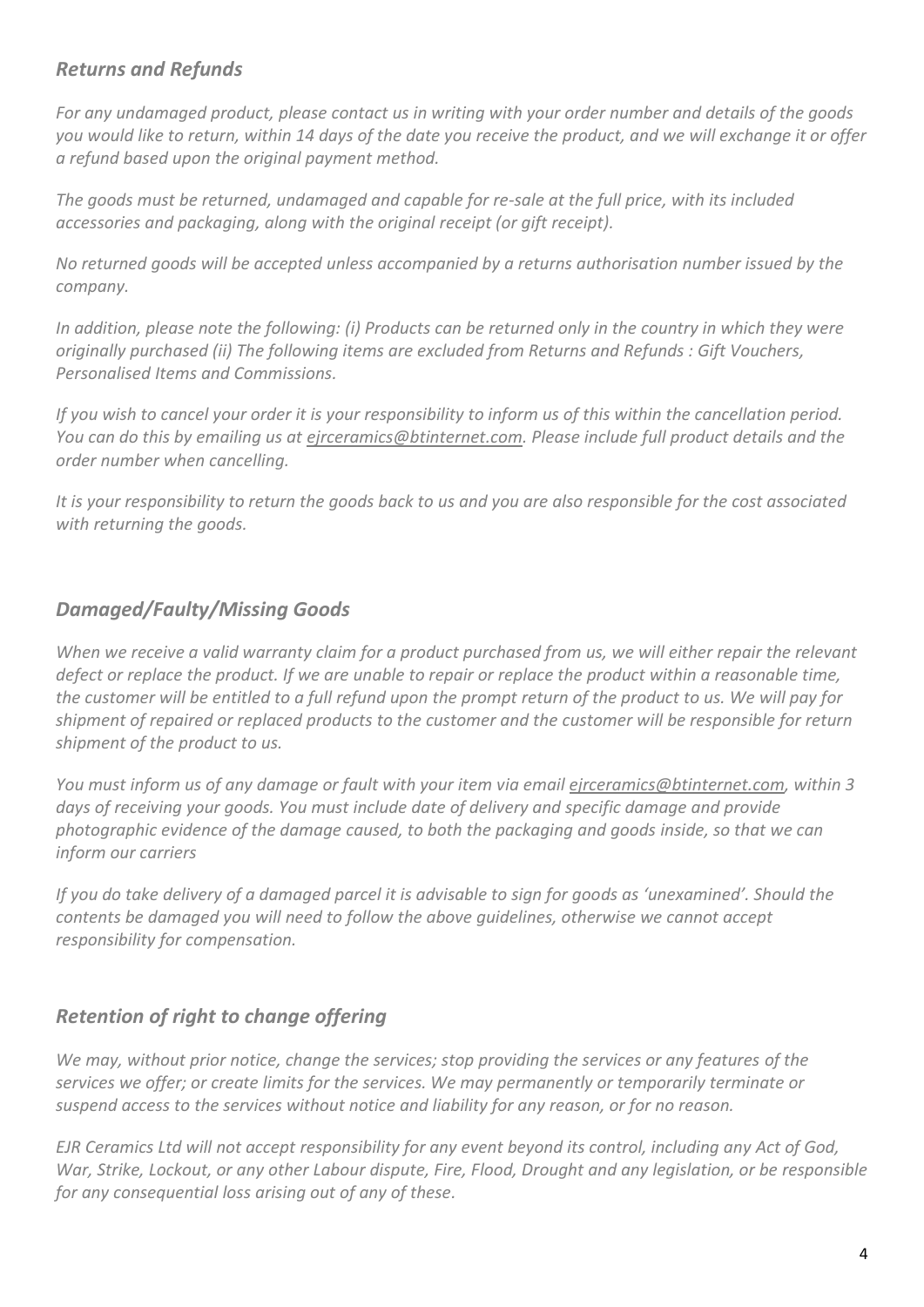## *Personal Information Submitted through the Site*

*Your information is governed by our Privacy Policy, which can be found on our website www.ejartcreative.co.uk*

## *Ownership of Intellectual Property, Copyrights and Logos*

*The Service and all materials therein or transferred thereby, including, without limitation, software, images, text, graphics, logos, patents, trademarks, service marks, copyrights, photographs, audio, videos, music., are the exclusive property of EJR Ceramics Ltd. Intellectual Property Rights related there to remain with The Owner.*

*Except as explicitly provided herein, nothing in these Terms shall be deemed to create a license in or under any such Intellectual Property Rights, and you agree not to sell, license, rent, modify, distribute, copy, reproduce, transmit, publicly display, publicly perform, publish, adapt, edit or create derivative works thereof.*

*You recognize and agree that by uploading any content (including, but not limited to designs, images, animations, videos, audio files, fonts, logos, illustrations, compositions, artworks, interfaces, text and literary works) through any means to the website, you confirm that you own all the relevant rights or received the appropriate license to upload/transfer/send the content. You agree and consent that the uploaded/transferred content may be publicly displayed at the website.*

## *Right to suspend or cancel user account*

*We may permanently or temporarily terminate or suspend your access to the service without notice and liability for any reason, including if in our sole determination you violate any provision of these Terms or any applicable law or regulations. You may discontinue use and request to cancel your account and/or any services at any time. Notwithstanding anything to the contrary in the foregoing, with respect to automatically-renewed subscriptions to paid services, such subscriptions will be discontinued only upon the expiration of the respective period for which you have already made payment*

#### *Indemnification*

*You agree to indemnify and hold EJR Ceramics Ltd harmless from any demands, loss, liability, claims or expenses (including legal fees), made against them by any third party due to, or arising out of, or in connection with your use of the website or any of the services offered on the website.*

## *Limitation of Liability*

*To the maximum extent permitted by applicable law, in no event shall EJR Ceramics Ltd, be liable for any indirect, punitive, incidental, special, consequential or exemplary damages, including without limitation, damages for loss of profits, goodwill, use, data or other intangible losses, arising out of or relating to the use of, or inability to use, the service.*

*To the maximum extent permitted by applicable law, EJR Ceramics Ltd assumes no liability or responsibility for any (i) errors, mistakes, or inaccuracies of content; (ii) personal injury or property damage, of any nature whatsoever, resulting from your access to or use of our service; and (iii) any unauthorized access to or use of our secure servers and/or any and all personal information stored therein.*